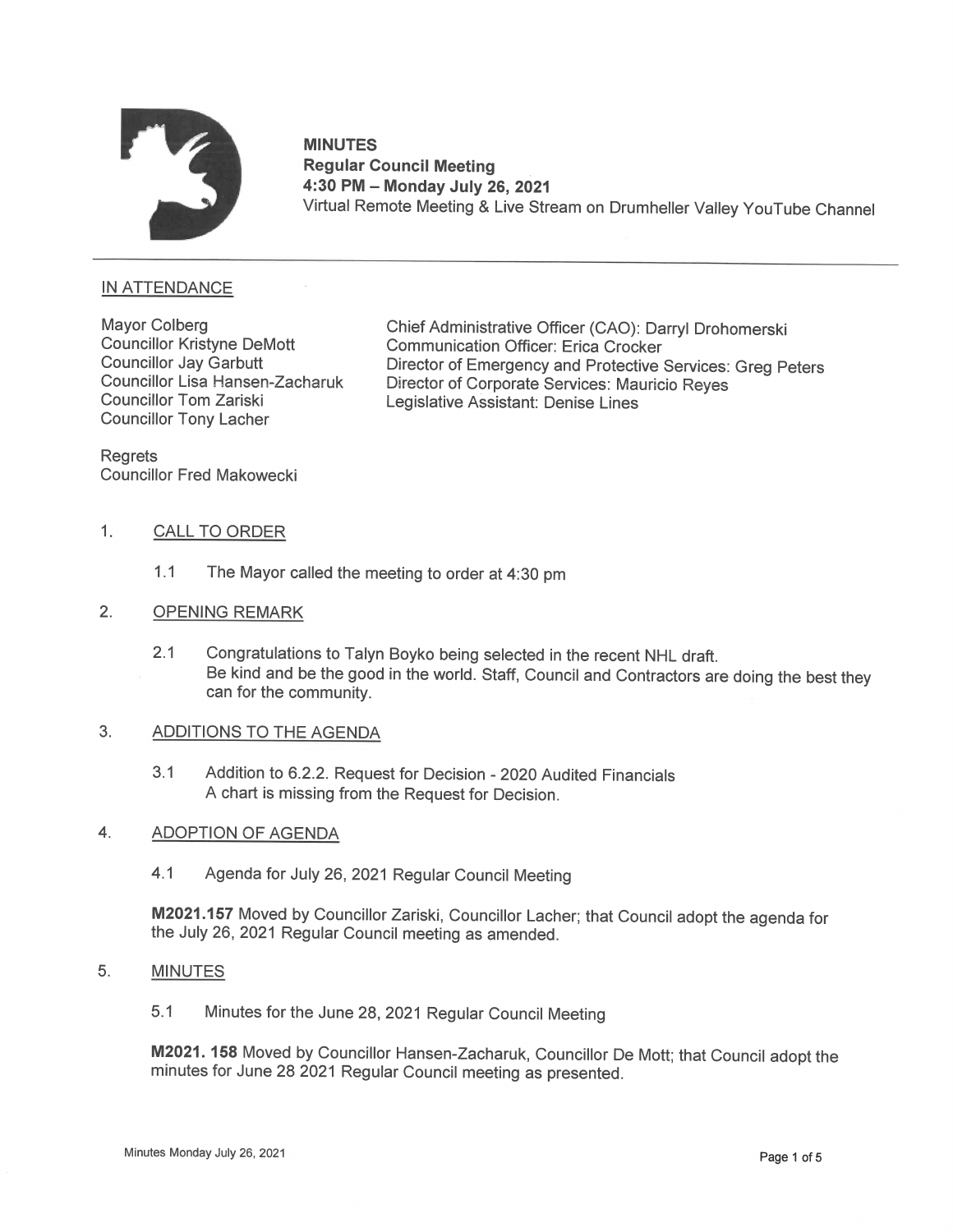# 6. REQUEST FOR DECISION AND REPORTS

# 6.1. CHIEF ADMINISTRATIVE OFFICER

6.1.1 2021 Senate Election Proclamation

This is the official announcement of a Senate Election in Alberta.

6.1.2 Repealing COVID 19 Mask Bylaw 20.20 with Amending Bylaw 16.21

M2021.159 Moved by Councillor Garbutt, Councillor Lacher; that Council give first reading to Bylaw 16.21 as presented

Carried unanimously

M2021.16O Moved by Councillor Zariski, Councillor Hansen-Zacharuk; that Council give second reading to Bylaw 16.21 as presented.

Carried unanimously

M2021.161 Moved by Councillor Garbutt, Councillor De Mott; that Council moves no objection to third reading of Bylaw 16.21

Carried unanimously

M2021.162 Moved by Councillor Lacher, Councillor Hansen-Zacharuk; that Council give third reading to Bylaw 16.21 as presented.

Carried unanimously

6.1.3 Land Rezoning Bylaw 14.21

M2021.163 Moved by Councillor Zariski, Councillor De Mott; that Council give second reading to Bylaw14.21 as presented.

Carried unanimously

M2021.164 Moved by Councillor Lacher, Councillor Garbutt; that Council give third reading to Bylaw 14.21 as presented.

Carried unanimously

6.1.4 Drumheller Area Revitalization Bylaw 10.21

M2021.165 Moved by Councillor Lacher; Councillor Hansen- Zacharuk; that Council give second reading to Bylaw 10.21 as presented.

Carried unanimously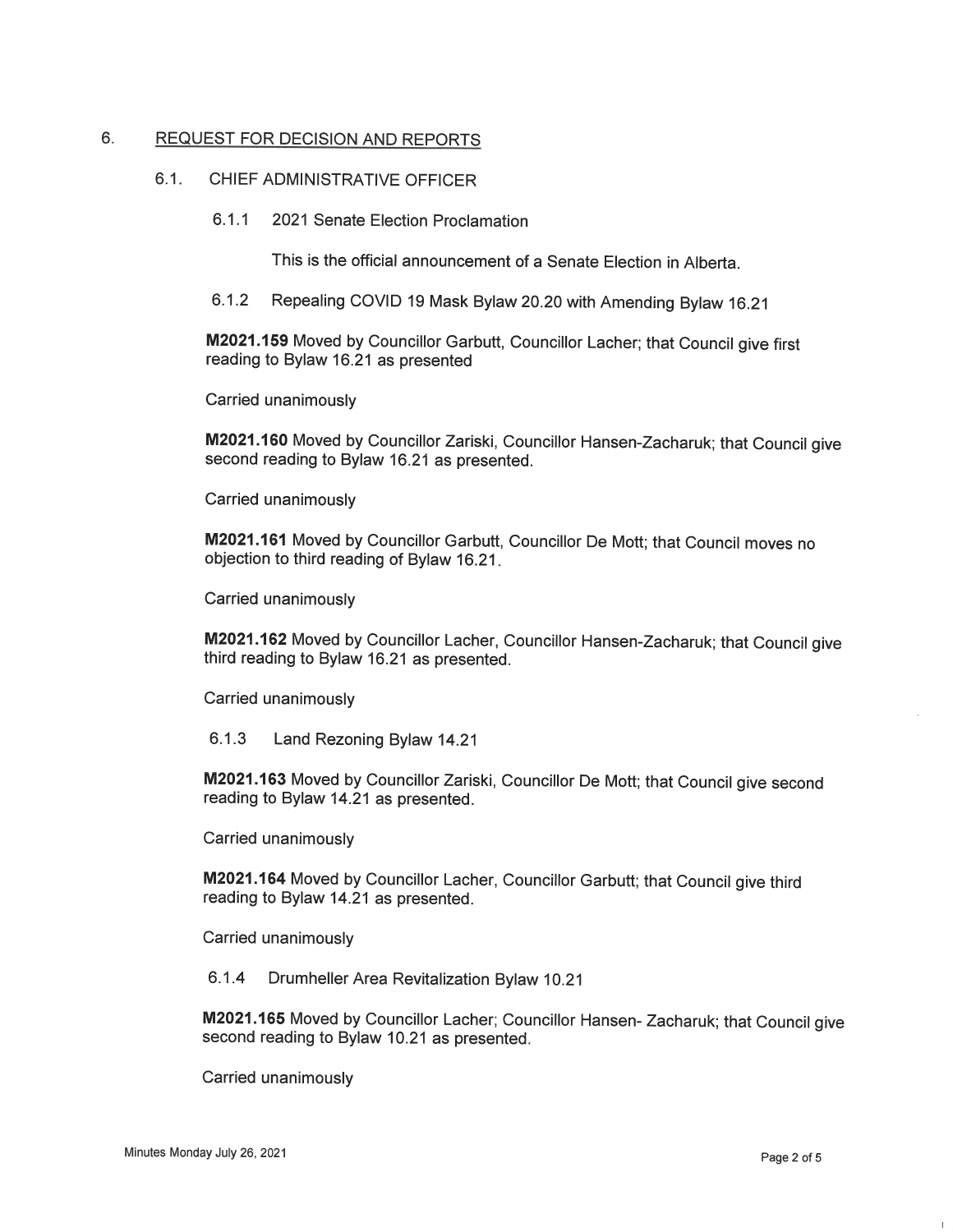M2021.166 Moved by Councillor Zariski, Councillor Hansen-Zacharuk; that Council give third reading to Bylaw 10.21 as presented.

Carried unanimously

6.1.5. Board Application - Municipal Planning Commission - K. McLean

M2021.167 Moved by Councillor Zariski, Councillor Hansen-Zacharuk; that Council approve the appointment of Kirk McLean for a term of three years to the Municipal Planning Commission expiring August 2024

Carried unanimously

6.1.6. Board Application – Municipal Planning Commission – R. Power

M2021.168 Moved by Councillor De Mott, Councillor Lacher; that Council approve the appointment of Ryan Power for a term of three years to the Municipal Planning Commission expiring August 2024

Carried unanimously

# 6.2 DIRECTOR OF CORPORATE SERVICES

6.2.1 2021 Municipal Taxes — Sandstone Manor Correction

M2021.169 Moved by Councillor Garbutt, Councillor De Mott; that Council rescind motion M2021.145 due to clerical error and to approve the cancellation of the 2021 Municipal Tax levied against Roll No. 04029906 (Drumheller Housing Administration) in the amount of \$11, 469.75.

6.2.2 Town of Drumheller 2020 Financial Reports

Flood Mitigation 2020 Audited Financials — Presented by Ascend Financial, Aiden McDonald Town of Drumheller 2020 Audited Financials - Presented by RSM Canada Leon Pfeiffer and Rae-Lee Doll

M2021.170 Moved by Councillor Garbutt, Councillor Hansen-Zacharuk; that Council approves the Town of Drumheller 2020 Audited Financial Statements, and the 2020 Statement of Expenditures for the Drumheller Resiliency and Flood Mitigation Program as presented.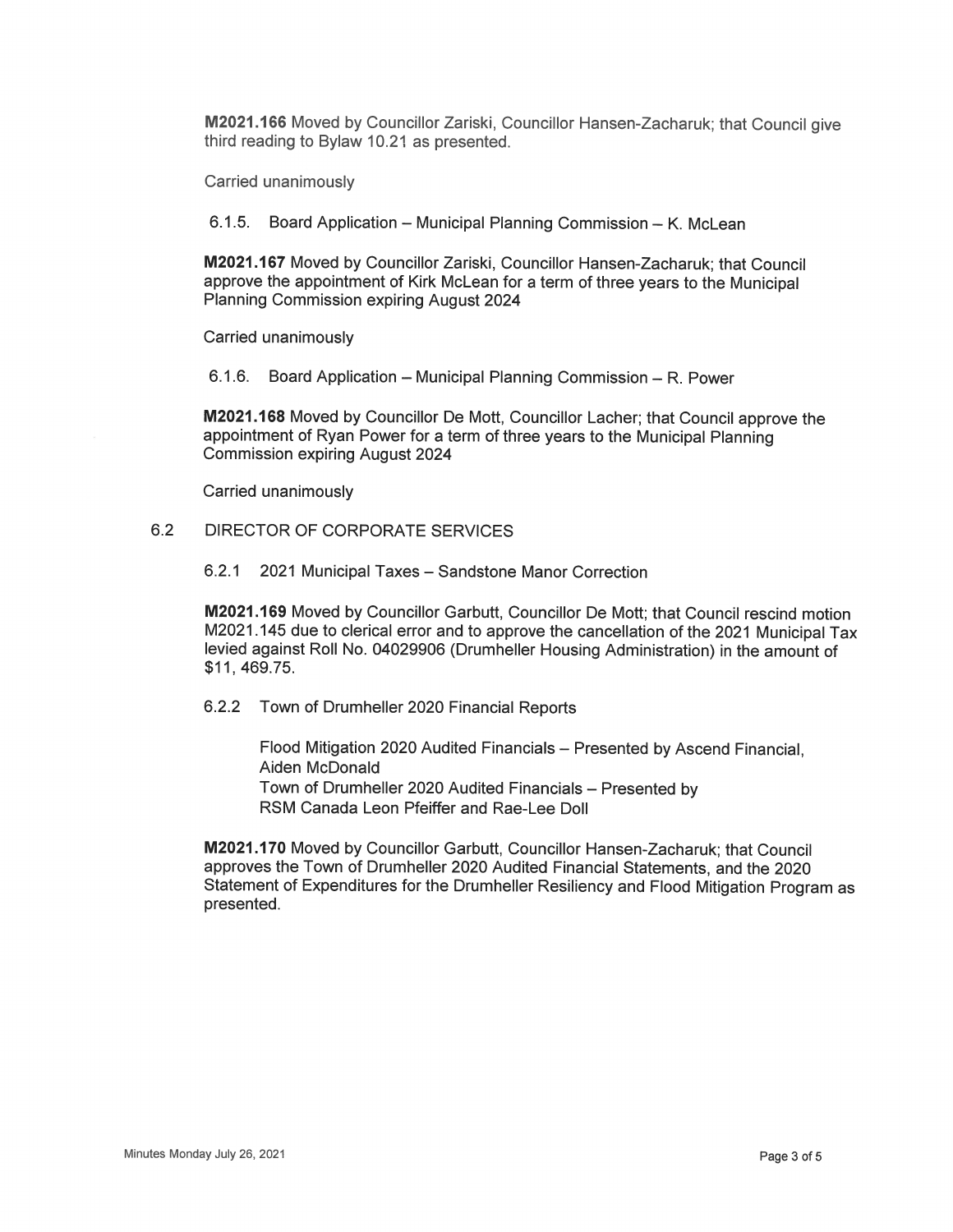## 6.2.3 2021 Tax Program Update

Mauricio Reyes, Director of Corporate Services Under the 6 Equal Payments Program — 3 enrollment applications have been received. Under the Delayed Tax Payment Program  $-11$  enrollment applications have been received.

# 6.3 DIRECTOR OF INFRASTUCTURE

6.3.1 Request for Decision — 2021 Four Wheel Drive Grader

M2021.171 Moved by Councillor Garbutt, Councillor De Mott; that Council award the purchase of a new 2021 Grader, a ripper and a Five-Year Extended Warranty to Finning Cat for the amount \$ 363,202.00 excluding GST.

# 7. PRESENTATION OF QUARTERLY REPORTS BY ADMINISTRATION

7.1. Chief Administrative Officer — Darryl Drohomerski CAO - Second Quarter Report 2021

> Communications Officer — Erica Crocker Communications - Second Quarter Report 2021

Manager of Economic Development — Reg Johnston Economic Development - Second Quarter Report 2021  $\overline{\phantom{a}}$ 

# 8. CLOSED SESSION

- 8.1. Contractor's Suitability FOIP 19 Confidential Evaluation
- 8.2. Strategic Planning & Procedures FOIP 24 Advice from Officials

M2021.172 Moved by Councillor Garbutt, Councillor De Mott; that Council close the meeting to discuss confidential evaluations and strategic planning and procedures as per FOIP 19 and FOIP 24.

Time 6:37pm

M2021.173 Moved by Councillor Garbutt, Councillor De Mott; that Council open the meeting to the public. Time 10:05 pm